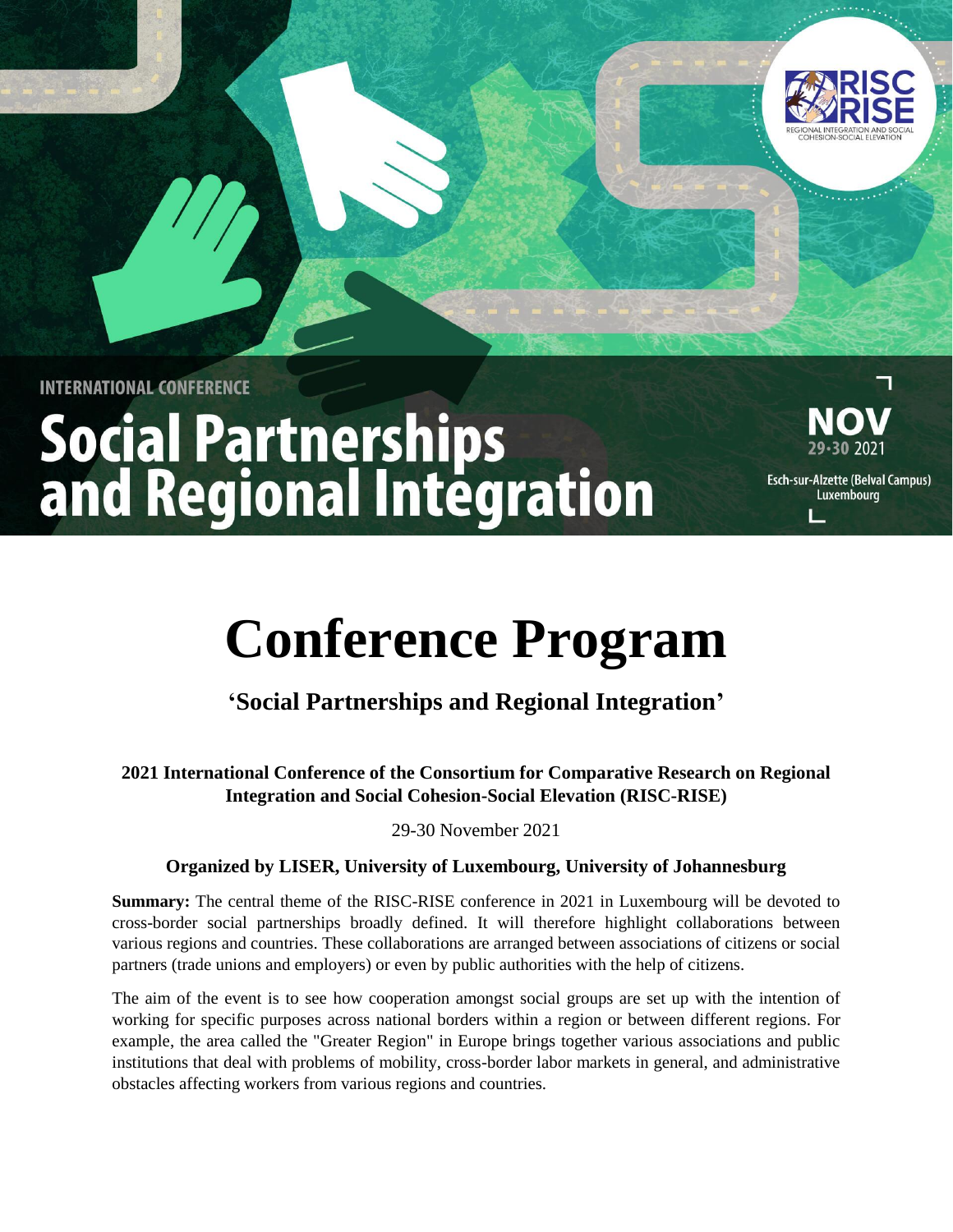

#### *29 November 2021*

#### **Welcome (8:45-9:00)**

*Suzanne Graham (University of Johannesburg), Co-President, RISC-RISE Consortium Franz Clément (LISER), Co-organizer of Conference*

#### **RISC Panel I: Reinventing cooperation and partnerships to Address Environmental Insecurity I (9:00-10:30)**

*Working Groups: Management of Strategic Resources, Environment and Society and Social Construction of Risk and Disasters Chair: Dr. Sandra Häbel (RISC-RISE)*

Adrien Thomas (LISER), European trade unions and employer organisations and the politics of the just transition.

Gbenga Peter Sanusi (Anchor University/University of Ibadan), Natural Resources in Border Settings: Resolution of Nigeria-Cameroon Oil Rich Peninsula

S. Megens Santos (Wageningen University), Understanding polycentric governance to water scarcity in selected transboundary water governance; a case study in the North of Ecuador

Julia Ros-Cuéllar (University of Luxembourg), Policy coherence and Antifragility: a path to the safe and just space

Sergio Moldes-Anaya (University of Malaga) and Harlan Koff (University of Luxembourg), Policy coherence for climate action: How democratic is it?

#### **Coffee Break: 10:30-11:00**

#### **RISC Panel II: Freedom and equality: Partnering to promote good quality democracy (11:00- 13:00)**

**Working Group: The Quality of Democracy**

*Chair: Victoria Graham (University of Pretoria)*

Sandra Häbel (RISC-RISE Consortium), "A city in crisis? Participative policy coherence for development in Vietnam's coastal city Danang"

Neha Bhardwaj Upadhayay (Université de Paris Est) and Tamanna Adhikari (Al Akhawayn University), From 'world's largest democracy' to 'electoral autocracy' : the role of civil society in India

Victoria Graham and Roland Henwood (both of University of Pretoria), Assessing the quality of civil society participation in South Africa's democracy

Zimkhitha Manyana, (University of Johannesburg), The Civic Space in Cameroon during the 2020 Democratic Election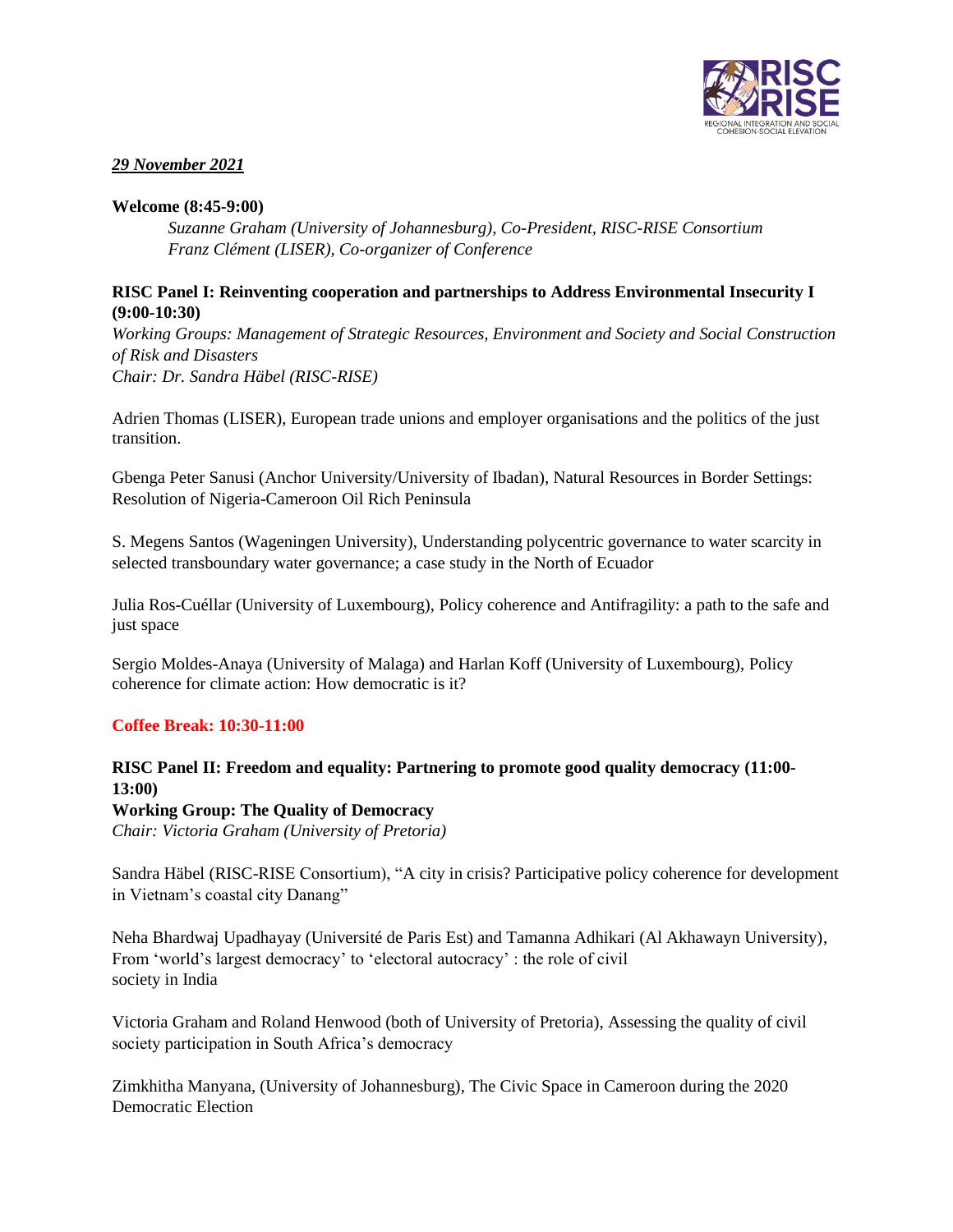

Alejandro Agudelo Calle (Universidad de Antioquia) #SOSCOLOMBIA Democracias alternativas: el papel de los medios de comunicación en el paro nacional

#### **Lunch Break: 13:00-14:00**

#### **RISC Panel III: Emphasizing three "P's" in PCD: Policy partnerships for participative policy coherence for development (14:00-15:30)**

*Working Group: Development, Equity and Policy Coherence Chairs: Lauri Siitonen (University of Helsinki, Finland) and Harlan Koff (University of Luxembourg)* 

Lauri Siitonen (University of Helsinki), "National identity reconstruction and normative policy coherence for development – Finland and Luxembourg compared"

Ieva Skubina (University of Luxembourg), "Policy Coherence for Gender-Equal Development in Baltics: The example of Latvia"

Germán Darío Valencia Agudelo and Fredy Chaverra Colorado (both of the Universidad de Antioquia), Coherencia normativa para la construcción de paz en Colombia: análisis del punto uno del Acuerdo de paz con las Farc-ep

Santiago Mejía Idárraga, (Universidad de Medellín). "Región estándar disfuncional" desde el sistema de ciudades.

Robert Compton, (SUNY Oneonta) Dissonance or Qualitative Change: Using the Political Economy Analysis (PEA) for Promoting Democracy in Semi-Authoritarian Zimbabwe

#### **Coffee Break: 15:30-16:00**

#### **RISE Panel I: Community Engagement Grants (16:00-16:30)**

*Chair: Victoria Graham (University of Pretoria)* 

#### **RISC Panel IV: Reinventing cooperation and partnerships to Address Environmental Insecurity II (16:30-18:00)**

*Working Groups: Management of Strategic Resources, Environment and Society and Social Construction of Risk and Disasters Chairs: Carmen Maganda (INECOL, Mexico) and Edith Kauffer (CIESAS Sureste, Mexico)* 

Ma. del Socorro Aguilar Cucurachi and Carmen Maganda (both of INECOL) Percepciones ciudadanas en contextos urbanizados y biodiversos de municipios fronterizos, desde el enfoque de Una Sola Salud, propuesto por PNUMA (2021)

Sandy A. Medina Valdivia, (UAGRO), Carmen Maganda (INECOL), Columba Rodríguez Alviso, (UAGRO), Lissette Juárez Islas (UAGRO), Explorando nuevas asociaciones y vías de cooperación para el manejo integrado de lagunas y humedales costeros en Guerrero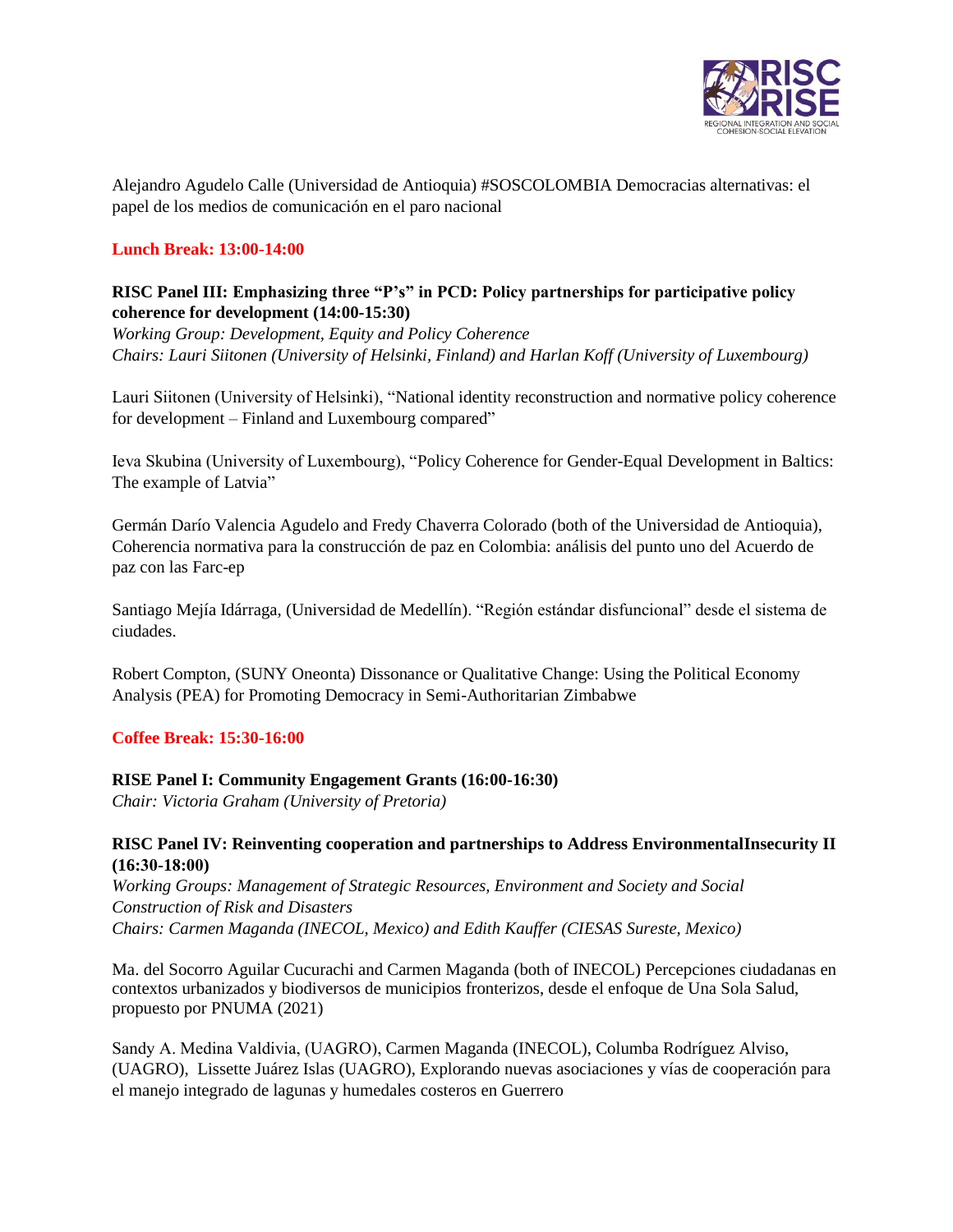

Edith Kauffer and Víctor Gallardo Zavaleta (both of CIESAS), La extracción de arenas y gravas de ríos y sus actores colectivos: adaptaciones e innovaciones ante la regulación estatal en la cuenca del río Usumacinta en México

Ramiro Salvador Gómez-Villerías, Erick Alfonso Galán Castro, Manuel Ignacio Ruz Vargas, José Luis Rosas Acevedo, Maximino Reyes Umaña (all of UAGRO), Reconstruction of the narratives involved in the construction of the citizen agenda for climate risk management in Acapulco, Guerrero.

Indra Morandín-Ahuerma, (UNAM), Miguel Equihua-Zamora (INECOL), Miguel Martínez-Ramos (UNAM), Enrique Martínez-Meyer (UNAM), Ireri Suazo-Ortuño (UMSNH). Las fronteras materiales e inmateriales desde la sustentabilidad socio-ecológica.

#### **18:00-19:00 : Keynote Lecture- Xóchitl Molina González (Veracruz Institute for Indigenous Affairs)**

#### *30 November 2021*

**RISC Panel V: Spatial and social convergences in border regions through civic engagement Panel sponsored by the Migration and Inclusive Societies Research Group, University of Luxembourg (9:00-10:30)** 

*Working Group: Comparative Migration and Border Politics Chairs: Dr. Christian Wille and Dr. Koku Gnatuloma Nonoa (both of the University of Luxembourg). Discussant: Peter Ulrich (Brandenburg University of Technology Cottbus-Senftenberg)* 

Tapiwanashe Hadzizi (University of Zimbabwe), Government failure and Informality: An investigation of the role played by informal trading in the developmental processes of people's livelihoods mechanisms in urban cities. A case study of Harare, Zimbabwe.

Leon Mwamba Tshimpakam (University of Pretoria), Intercontinental Citizenship Networks in the South: People-to-people Regionalism Through Self-built BRICS

#### **Coffee Break: 10:30-11:00**

#### **RISE Panel II: Policy Engagement (11:00-12:00)**

*RISC-RISE Contribution on South-South Cooperation to UNDP Report on Development Finance Chair: Suzanne Graham (University of Johannesburg)* 

#### **Lunch Break: 12:00-13:00**

**RISC Panel VI: Transnational civil society initiatives against crime (13:00-14:00) Working Group: Conflict Violence and Citizen Security Coordinator: Dr. Juan Carlos Velez Rendon (Universidad de Antioquia, Colombia)**